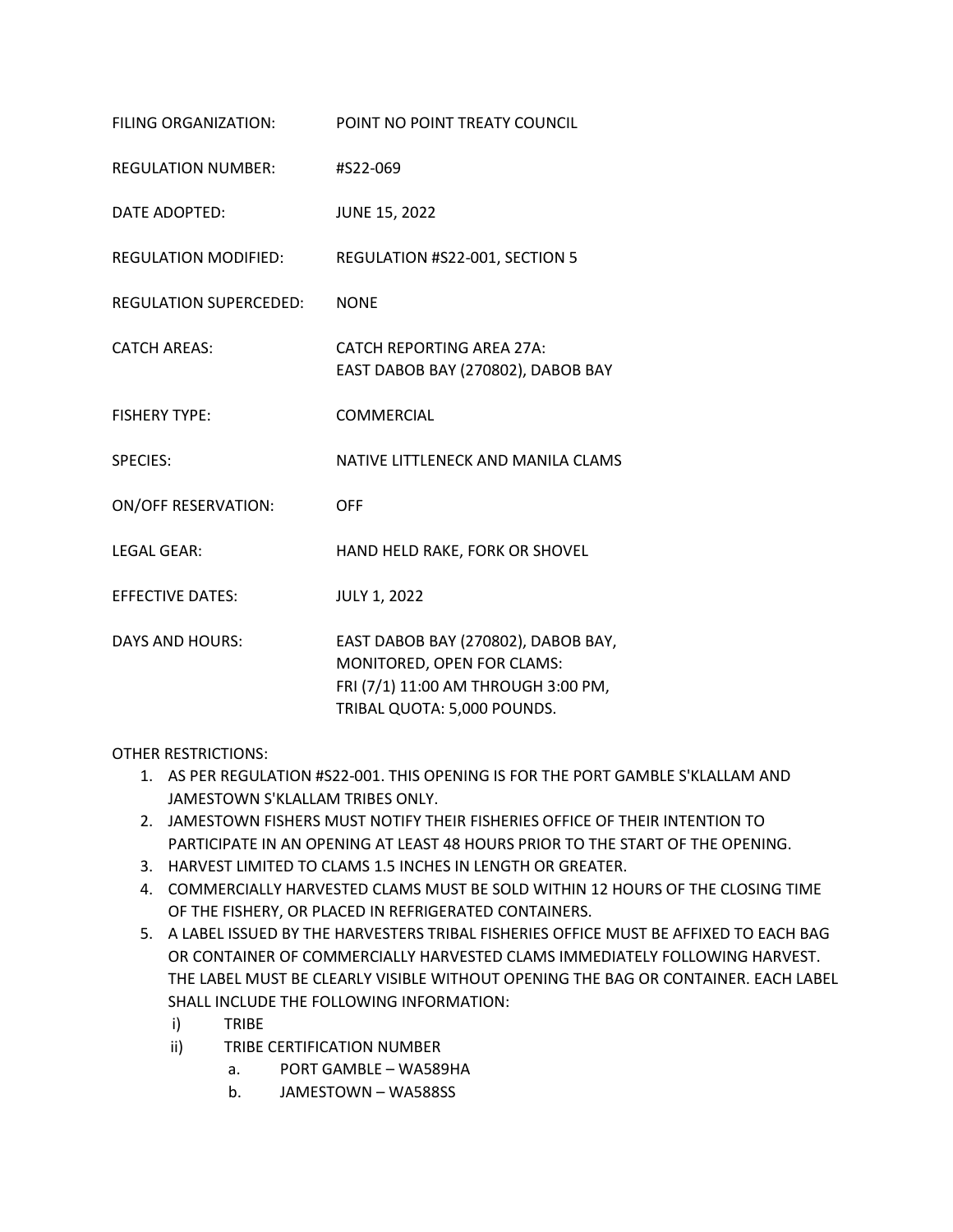- iii) HARVESTER NAME AND/OR ID NUMBER
- iv) HARVEST DATE
- v) DOH GROWING AREA DESIGNATION
- vi) BEACH NUMBER (BIDN)
- vii) SHALLFISH TYPE
- viii) QUANTITY HARVESTED
- ix) TAG SEQUENCE NUMBER

REQUIRED INFORMATION ON THE LABELS SHALL BE ENTERED LEGIBLY USING AN INDELIBLE MARKER.

- 6. THIS HARVEST OPENING WILL OCCUR WITH AN ON THE BEACH MONITOR ACCOUNTING FOR CATCH AT THE END OF THE FISHERY. THE TRIBAL HARVEST LIMIT FOR THIS OPENING IS 5,000 POUNDS AT EAST DABOB BAY. ONCE THE LIMIT HAS BEEN REACHED ON THE BEACH BY ALL TRIBAL HARVESTERS, AS DETERMINED BY THE BEACH MONITOR, THE BEACH WILL BE CLOSED BY THE MONITOR.
- 7. ALL DIGGERS MUST CHECK IN WITH THE MONITOR PRIOR TO ENGAGING IN ANY HARVEST ACTIVITY.
- 8. ALL DIGGERS MUST REPORT THEIR HARVEST AND INTEDED BUYER TO THE MONITOR PRIOR TO LEAVING THE BEACH. FAILURE TO COMPLY WITH THIS PROVISION WILL BE A VIOLATION OF THIS REGULATION.
- 9. ALL HARVESTING WILL CEASE WHEN THE OPENING EXPIRES OR WHEN THE MONITOR CLOSES THE FISHERY, WHICHEVER COMES FIRST. HARVESTING ACTIVITY INCLUDES ALL DIGGING, COLLECTING AND SACKING OF CLAMS.
- 10. TRIBAL HARVESTERS WHO SELL TO A BUYER OTHER THAN THAT REPORTED TO THE MONITOR MUST NOTIFY THEIR RESPECTIVE TRIBAL FISHERIES OFFICE OF THE DISCREPANCY WITHIN 12 HOURS OF THE TIME OF SALE.
- 11. HARVESTERS ARE NOT ALLOWED TO CROSS PRIVATE PROPERTY IN ORDER TO ACCESS TIDELANDS FOR COMMERCIAL PURPOSES WITHOUT THE CONSENT OF THE PROPERTY OWNER(S).
- 12. EAST DABOB BAY (270802) IS A BOAT ACCESS ONLY BEACH

COVID-19 RESTRICTIONS:

- 1. HARVESTERS MUST MAINTAIN A DISTANCE OF AT LEAST 6 FEET BETWEEN THEMSELVES AND ALL OTHER HARVESTERS, MONITORS, ENFORCEMENT AND BUYERS THROUGHOUT THIS OPENING.
- 2. HARVESTERS WITH COLD OR FLU-LIKE SYMPTOMS ARE NOT ALLOWED TO PARTICIPATE IN THIS OPENING. HARVESTERS EXHIBITING THESE SYMPTOMS MAY BE ASKED TO LEAVE THE TIDELANDS.

CATCH REPORTING:

ALL COMMERCIAL HARVEST MUST BE REPORTED ON TREATY INDIAN FISH RECEIVING TICKETS. THE GROWING AREA AND BIDN MUST BE RECORDED ON THE FISH TICKET AT THE POINT OF SALE.

JUSTIFICATION:

HARVEST AVAILABLE CLAM RESOURCE.